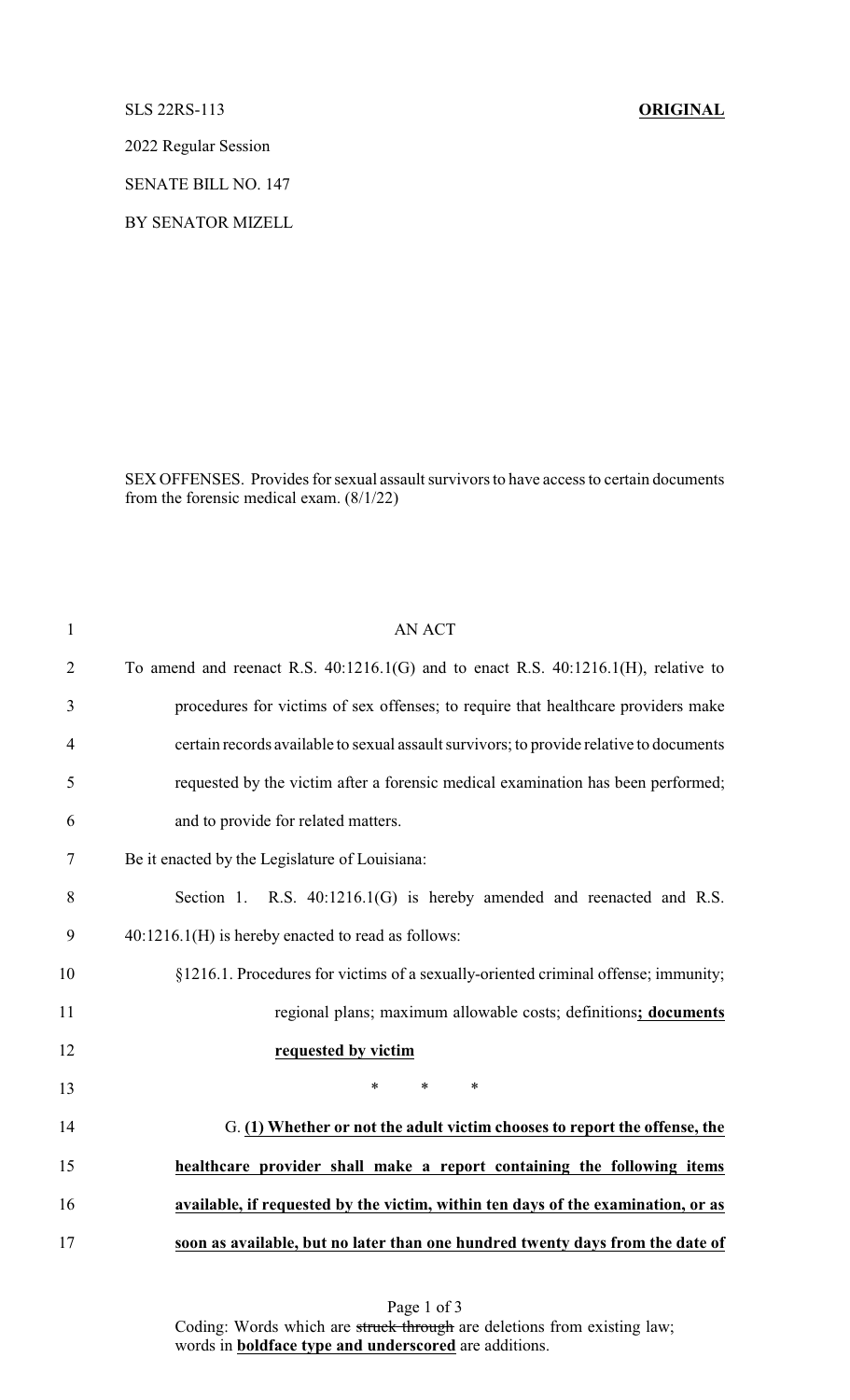| $\mathbf{1}$   | the examination:                                                                          |
|----------------|-------------------------------------------------------------------------------------------|
| $\overline{2}$ | (a) Examination of physical trauma.                                                       |
| 3              | (b) Patient interview, including medical history, triage, and consultation.               |
| $\overline{4}$ | (c) Photographic documentation.                                                           |
| 5              | (d) When determined necessary by the healthcare provider, results of an                   |
| 6              | alcohol-and-drug-facilitated sexual assault assessment and toxicology screening.          |
| 7              | (2) The items provided for in this Subsection shall be made available at                  |
| 8              | no cost to the victim and may only be released to the victim. This release does           |
| 9              | not invalidate the victim's reasonable expectation of privacy nor does the record         |
| 10             | become a public record after the release to the victim.                                   |
| 11             | <b>H.</b> For purposes of this Section the following definitions apply:                   |
| 12             | (1) "Forensic medical examination" has the same meaning as defined in R.S.                |
| 13             | 15:622.                                                                                   |
| 14             | (2) "Healthcare provider" means either of the following:                                  |
| 15             | (a) A physician or other healthcare practitioner licensed, certified, registered,         |
| 16             | or otherwise authorized to perform specified healthcare services consistent with state    |
| 17             | law.                                                                                      |
| 18             | (b) A facility or institution providing healthcare services, including but not            |
| 19             | limited to a hospital or other licensed inpatient center, ambulatory surgical or          |
| 20             | treatment center, skilled nursing facility, inpatient hospice facility, residential       |
| 21             | treatment center, diagnostic, laboratory, or imaging center, or rehabilitation or other   |
| 22             | therapeutic health setting.                                                               |
| 23             | (3) "Healthcare services" means services, items, supplies, or drugs for the               |
| 24             | diagnosis, prevention, treatment, cure, or relief of a health condition, illness, injury, |
| 25             | or disease ancillary to a sexually-oriented criminal offense.                             |
| 26             | (4) "Sexually-oriented criminal offense" has the same meaning as defined in               |
| 27             | R.S. 15:622.                                                                              |